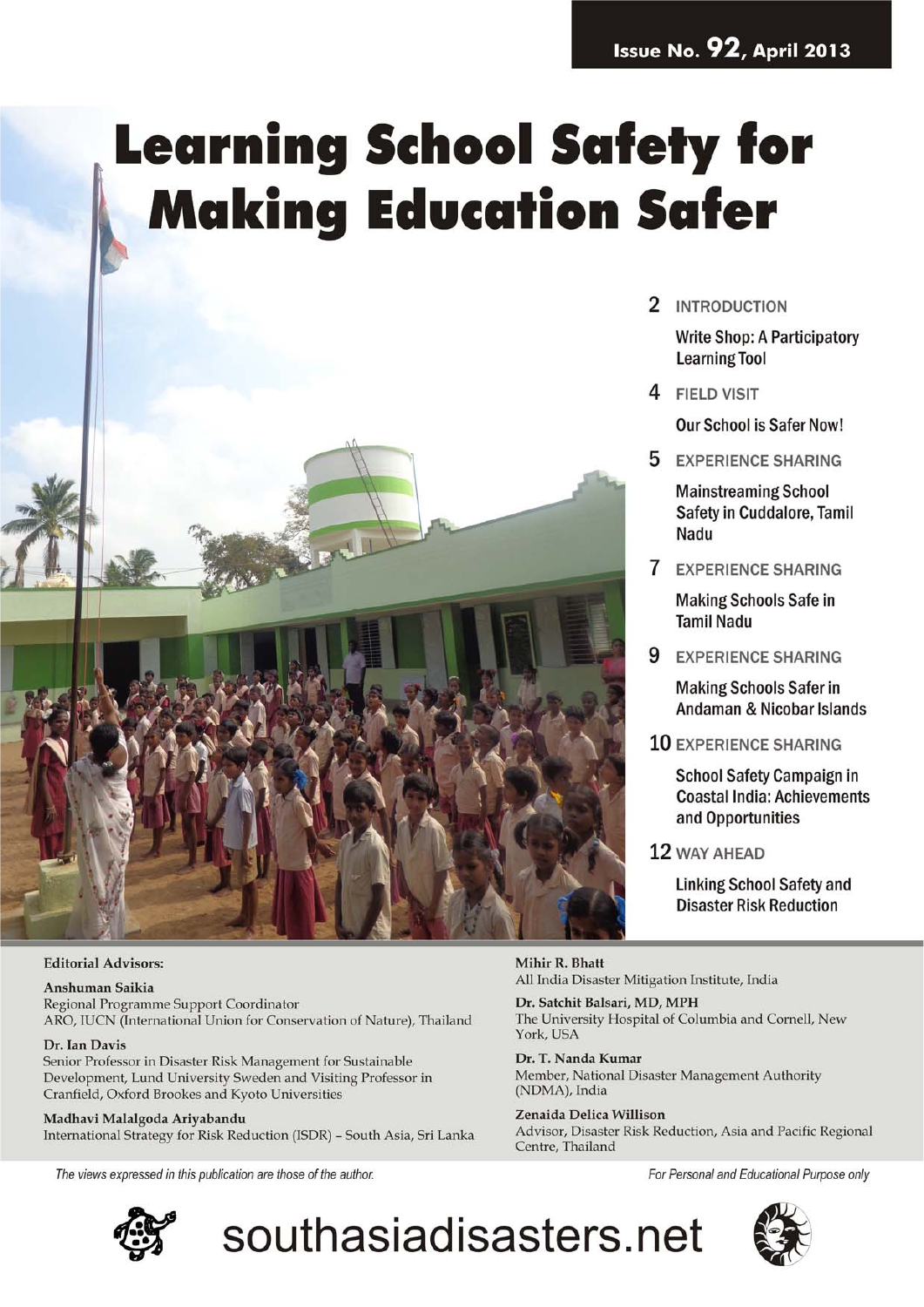#### **INTRODUCTION**

## Write Shop: A Participatory Learning Tool

ocumentation of project learning and field experiences has always been a challenge for development workers. A write shop is an intensive process aimed at bringing together a range of relevant stakeholders to produce a publication in a very short period of time. Write shops are an excellent way of bringing together different groups (experts from field and academics, NGO staff, policy makers, government etc.) with different perspectives on the subject. Write shops enable participants that have different working backgrounds to get the same understanding of groundlevel best practices which can result in a simple, user friendly and a high quality document.

The School safety campaign has generated awareness among school stakeholders including children through trainings, mitigation measures in schools, demonstrations, mock drills and insurance for school students and teachers. They are insured against all sorts of accidents so that families are not financially burdened for their treatment.

The write shop was aimed to bridge the existing knowledge gap between the planned and actual process adopted in school safety program in Coastal India by different institutions. The main objectives of the write shop were: to learn from partner's experiences in their field as well model; to understand the similarity and differences in approaches; to give practical ideas to each other and also to receive feedback or suggestions from others and; to replicate good practices of other partners in organization's ongoing project activities.

The write shop was prepared well in advance by collecting basic



Write shop brought all the stakeholders to a common platform for sharing and learning as well as documentation.

information about the work and approach of participating organisations. The methodology consisted of the following key elements:

- Understanding the knowledge needs of different partners
- Hands-on training cum discussion through presentations that included practical experiences, and examples leading to discussions
- Finally, filling up the write shop questionnaire

Such one-day write shop on School Safety was held in the Villupuram district of Tamil Nadu on March 11, 2013 conducted jointly by Association for Stimulating Know How (ASK), West Bengal Voluntary Health Association (WBVHA), Kalvi Kendra and All India Disaster Mitigation Institute (AIDMI). It was divided into two parts; first part was to visit the school and second was in-house discussion as well documentation. The main participants included representatives of the organising institutions, panchayat presidents, school teachers and head masters.

Each participant including WBVHA, AIDMI and Kalvi Kendra presented their work done in the area of school safety; and the processes they adopted. Through presentations, vulnerability and impacts of cyclones and floods on schools were shared with the participants. The presentations demonstrated how the trainings and mock-drills have been successful in instilling the idea of safer schools among government and the local NGOs. Also information was shared on reducing risks in Villupuram district and explaining what, how and which measures could be taken. The partners urged to replicate school safety program in other parts of India.

To make education safer, three dimensions must be considered: one, structure must be safe; second, students must we well informed about their human rights during disasters, and lastly, the teachers and children must be prepared before and after the disaster. Organisations such as AIDMI created a program that answers these 3 basic needs. It organises training and sensitization programmes in order to instil the importance of school safety, disaster risk reduction and preparedness among school children and their parents. AIDMI with its local partner Kalvi Kendra has been doing some impressive work at grass root level; community manages risks without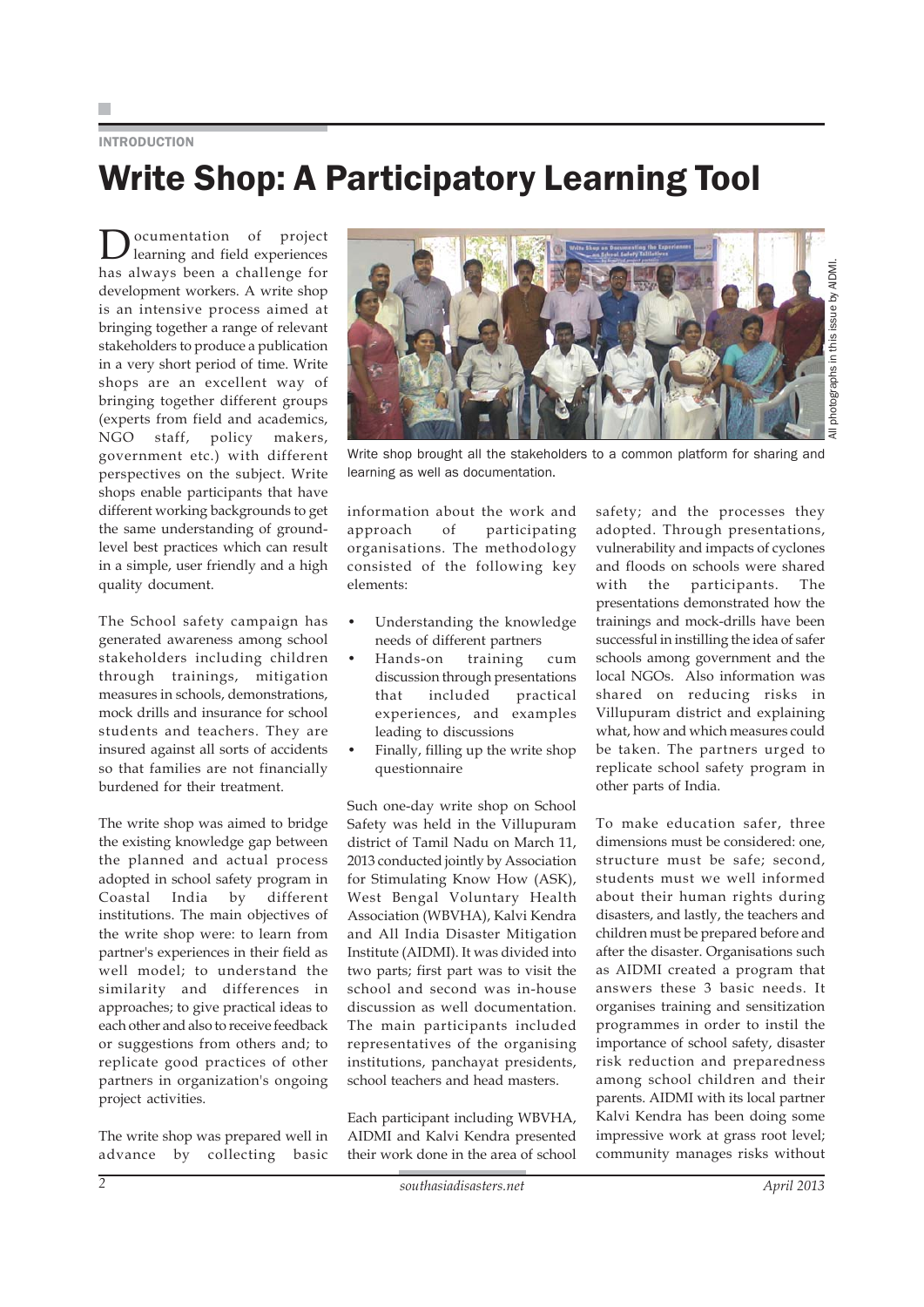Kalvi Kendra's tutelage, which demonstrates how successful the implementation has been. Kalvi Kendra is now taking the initiative to involve government in all of its projects which will not only increase the efficiency of the program but will increase its reach.

On the other hand, WBVHA undertook a survey before implementing school safety program where they found that several children living in temporary shelters were psychologically traumatized by tsunami. WBVHA in partnership with NIMHANS, Bangalore initiated trauma counselling for children and adults. Acknowledging these efforts, WBVHA is chosen to be a technical support in Andaman and Nicobar Islands to implement National School Safety Programme (NSSP) in all 400 schools. WBVHA with directorate of disaster management and Department of Education has been organising mock drills and trainings to ensure that students and teachers are well informed practically and theoretically.

"Write shop is a wonderful initiative for learning; it brings different partners together on same platform to share their learning and experiences."

> **– Prakash Layak,** Manager of Building Capacity Division, ASK



The write shop was clearly observed as the window of opportunity by AIDMI and its partners in one way or other to improve the condition of the community that led to recovery. The main suggestions post discussion and presentations were:

- Trainings and refreshers training jointly with government, not only in schools but for the community will make them better prepared and well aware.
- Creating awareness among students either in form of studies by introducing a disaster

management module in school curriculum; or in form of an extra-curricular activity by creating children's club.

Showing the teachers and members of panchayat the implementation and success of school safety program by taking them to other parts of India where the program is successfully implemented. This will to boost their confidence and increase the commitment.

**– Prakash Layak**

Manager of Building Capacity Division, ASK India



Photo Source: Agri-ProFocus Gender in Value Chains Learning Network. Available at: http://genderinvaluechains.ning.com/page/writeshop-1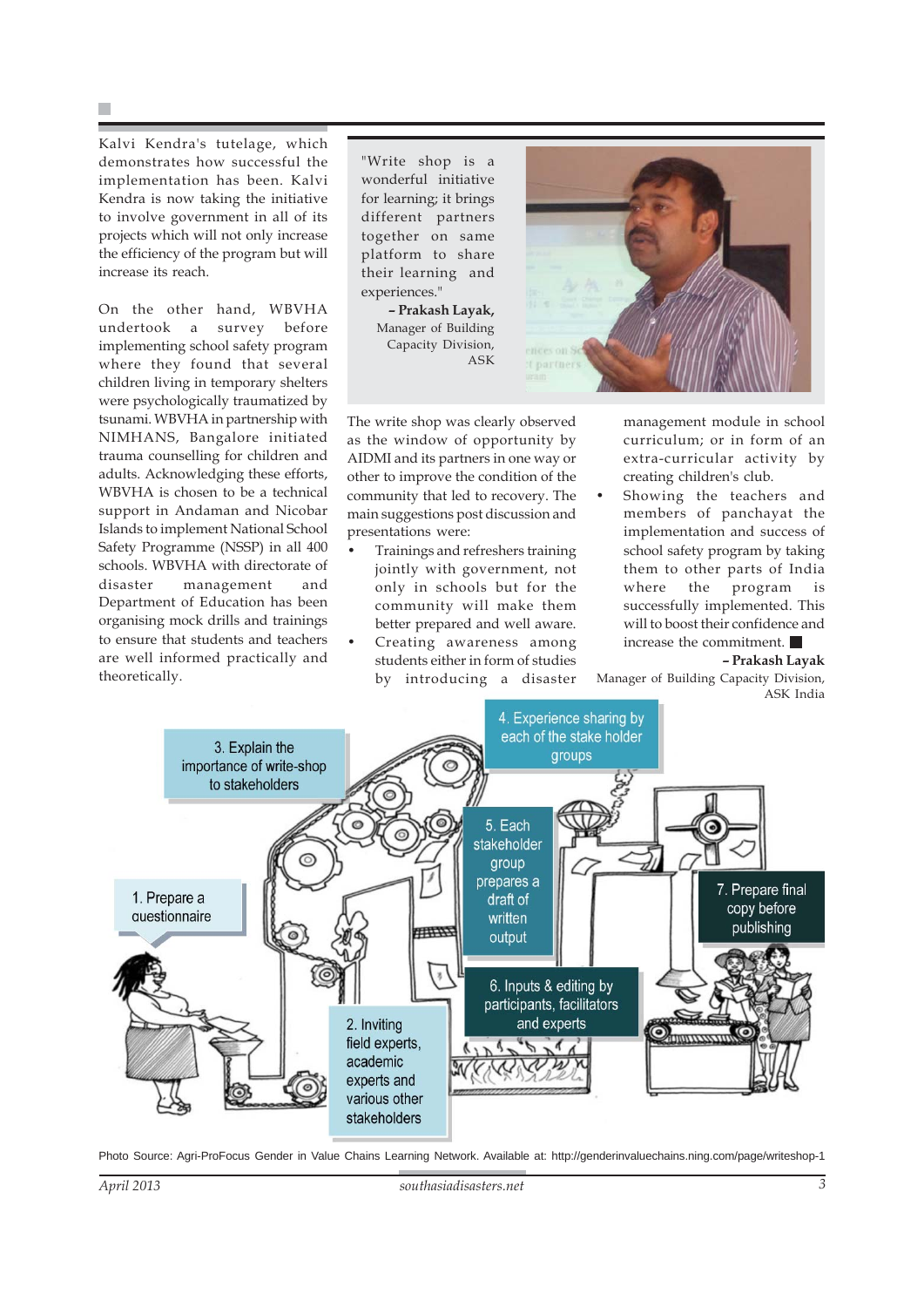FIELD VISIT

# Our School is Safer Now!

 $\overline{J}$ illupuram district is located in the south-eastern coastal state of Tamil Nadu, India and is at extreme risk from cyclones, floods, tsunamis, and in more recent years, climate change. They were dangerously affected by the 2004 Indian Ocean tsunami, tropical cyclones Nilam and Thane in 2008 and 2011 respectively. Being located in impoverished and remote areas, and being highly underresourced, many schools of the district were in critical need of assistance during and post these disasters. AIDMI and its partners have been involved in the school safety program where the mitigation measures have been taken to make schools safer.

As a part of write shop, we visited to one such school called Panchayat Union Middle School in Konganpattu of Villupuram district, Pondicherry, Tamil Nadu. The secondary school has 190 students and 8 teachers.

No task is as important as creating safe learning environment for our nation's children. Being prepared for disasters means being aware about disaster risks; knowing what to do about them, and having the right skills to take the appropriate actions. The school authorities were familiar with the importance of the dos and don'ts, impacts, preparedness, and early warning for cyclones, tsunamis, floods, fire and epidemics. They understood the risks and potential hazards faced by the students and teachers – which included the proximity to the highway; two rivers surrounding the village that is often flooded during monsoon and; vulnerable school building that can collapse due to cyclonic winds. The first two hazards cannot be removed, therefore only mitigated. Such awareness about the potential risks and hazards reflect the effectiveness of government initiatives on the school safety issues and early warning systems.

Thane cyclone had adverse impacts on the district; it led to the collapse of one of the school building; which was later re-build by the Panchayat. Such disasters shift the focus of both children and parents from studies to survival issues; and therefore having a major impact on education of children. Kalvi Kendra – a local NGO initiated awareness training programs for students and teachers with the panchayat. They believe that children can effectively take the message to the parents and therefore community. The school authorities, teachers with Kalvi Kendra and panchayat have taken several steps for school safety including:



Group discussion at the Panchyat Union Middle School where teachers and principal share how the schools are safer now.

- Special modules have been designed to train both teachers and students post-school (in the evenings) to understand the risks and measures that they can take to mitigate those risks
- Children are being trained to swim as the area is prone to floods
- The schools are provided with 2 fire extinguishers; both teachers and students are trained to use them in an event of a fire
- Spreading awareness among students about the dengue epidemic; its impacts, symptoms prevention and cure measures

Another major concern of the school was its proximity to main road; AIDMI and its partners suggested Kalvi Kendra to implement measures such as road safety student education program covering topics like how to cross roads safely, road rules, simple traffic signals, and common road hazards; and have special road crossings for students.

The principal of the school, Mr. Ponirussen feels the schools are disaster resilient and that the school teachers and students are well prepared and trained. With the trainings provided by Kalvi Kendra and Panchayat, school administrators and teachers feel they are now selfsufficient and can rely on their own resources to protect students and its immediate surroundings. He suggested that the teachers' training for disaster risk reduction must be conducted regularly should be expanded in a way that the whole village is a part of the training - only then will the community understand the importance of disaster risk reduction and preparedness programs.

**– Khyati Halani** All India Disaster Mitigation Institute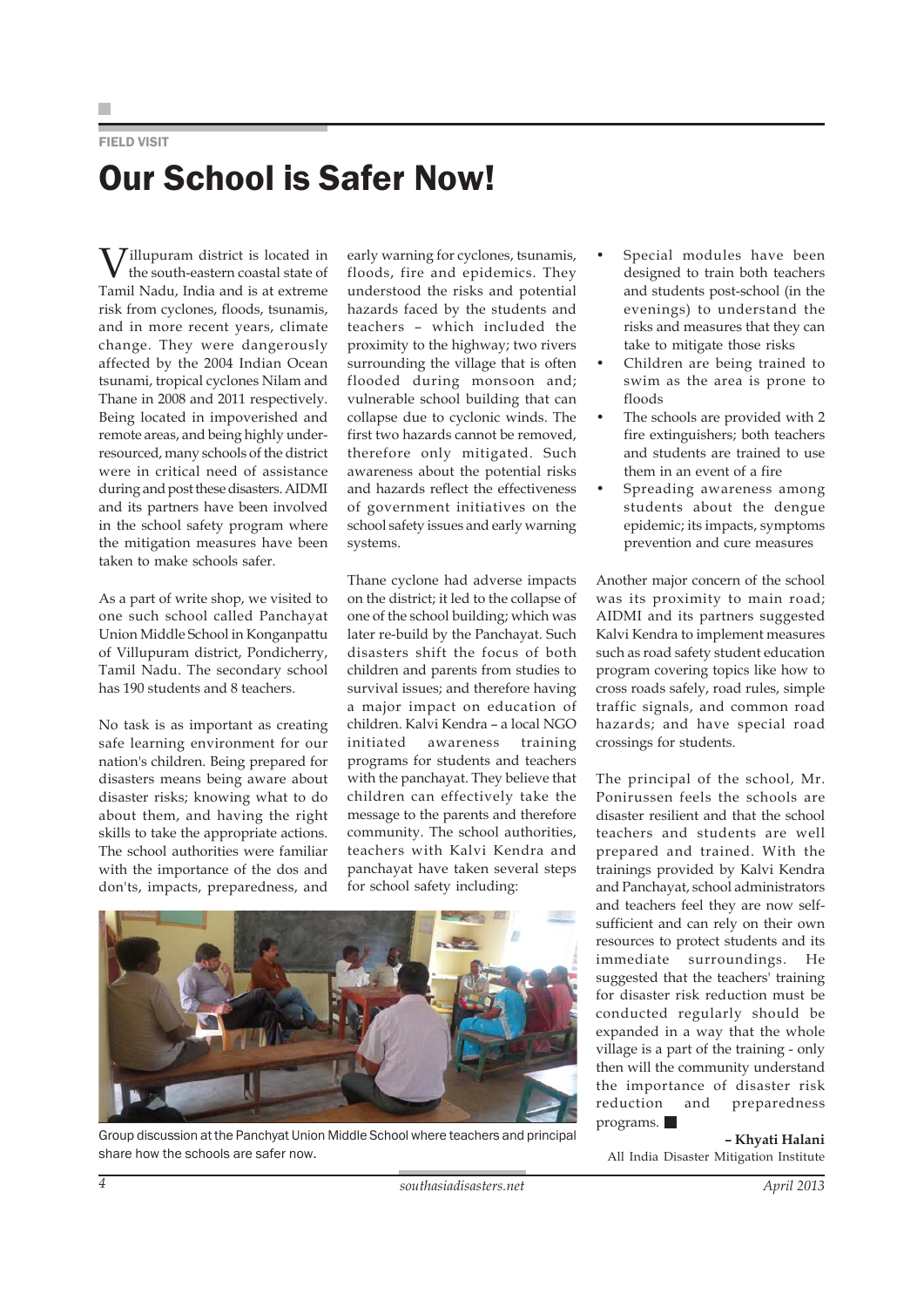#### EXPERIENCE SHARING

## Mainstreaming School Safety in Cuddalore, Tamil Nadu

ue to the proximity of Cuddalore district to coastline, it is vulnerable to cyclones, tsunamis, erosion, storms and coastal floods. A primarily rural district where large number of people depend on fishing for their livelihoods. Cuddalore had borne the full brunt of the 2004 Indian Ocean tsunami and Cyclone Thane. It is anticipated that the climate change will increase the risks of disasters in Cuddalore. Due to lack of resources and adequate expertise, many schools need assistance during and post disasters.

 Cuddalore was very severely affected by the Thane cyclone and had substantial losses in terms of many lives, livestock, agricultural crop land and infrastructure. Such disasters affect students' education as their normal school days are disrupted. Moreover the situations and survival gets difficult post floods that leads increase in the drop-out rate of students from schools. A program should be initiated in such disaster prone districts so that the school authorities and communities are better prepared and aware about the measures that should be taken in times of such calamities. School Safety Audit helps both schools to identify their possible areas to strengthen and; government/ school authority to allocate resources for school safety

Keeping this impact in mind, All India Disaster Mitigation Institute (AIDMI) jointly with the Department of Education, Cuddalore and local partner Kalvi Kendra worked on the issues of school safety and their preparedness for disasters in Tamil Nadu. On the December 6, 2012 training was conducted for the five Block BRTEs (Block Resource Teacher Education) of Cuddalore district



Students at the school in Villupuram district.

(Cuddalore, Kumaratchi, Kurinjipadi, Paruti and Parangipetti); that trained them to conduct assessment of schools in regard to safety.

In-depth surveys of the schools in the five blocks were initiated in December, 2012. 93 schools were assigned to do assessment on the



"Write shops give an opportunity to participants working in different backgrounds to get same understanding of ground level best practices."

**– B. Venkatesh,** Assistant Project Officer, Cuddalore district, Tamil Nadu safety features in their school buildings, their data collection/ record-keeping systems, their level of awareness about safety and disaster risks, the disaster preparedness and mitigation features in place at the school, their contact with external agencies, and the availability capacity-building activities for staff and students. It was found that although majority of the schools has implemented basic safety measures, their were still a handful of schools which did not even have

*Children are vulnerable to the threats posed by natural hazards. At the same time, they can be powerful agents for change, provided they are well armed with knowledge about how to be prepared in advance and how to read on warnings.*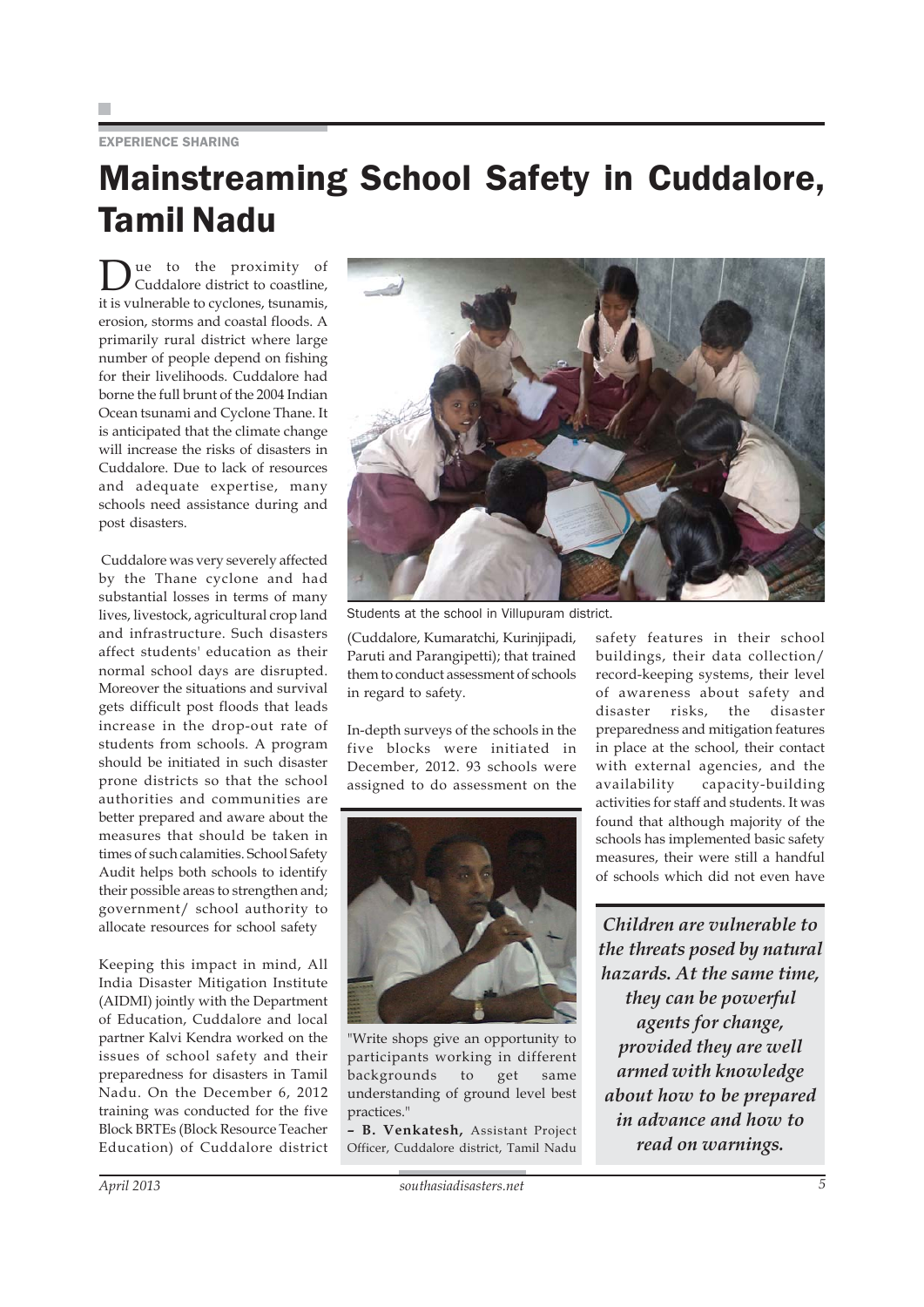



"Write shop is useful to understand the different approaches; ideas that seem impossible to us are already implemented in other states; motivating us to work further in this field."

**– VS Shivram,** District Training Coordinator, Cuddalore, Tamil Nadu

fire safety measures in their kitchen, for kitchen fires are one of the most common types of accidents to arise. Some concern must be raised about the learning experience for the students in all the schools as staff to student ratios was extremely high sometimes there would be as many as 60 students to a teacher at a time.

Post-survey, appropriate steps were taken to reduce the risks of the schools in form of School safety Campaign. It has generated awareness and importance among school stakeholders' through trainings, mock drills and demonstrations.

The opinions from community are very essential as they are affected directly. Giving a voice to the community during training sessions can guarantee success of the policies implemented. Moreover, work is still to be done on providing insurance for school children with minimum premium against disaster and emergency situations; which will reduce the vulnerability of school children. District level Disaster Management Centre for Children will help to spread awareness on disaster preparedness among the children. **– B. Venkatesh**

Assistant Project Officer, Cuddalore District, Tamil Nadu

#### Major Achievements of the School Safety Campaign in Cuddalore District were:

- Identification badges/cards provided to each student, detailing the student's name, the school's address, the contact details of his/her parents or guardians, and the student's blood group
- Regular maintenance and monitoring of buildings
- Ensured that students are aware of basic road safety principles
- Delegated specific responsibilities to staff for disaster situations
- Developed emergency evacuation routes and familiarise the school community with them
- Established a command structure for disaster/emergency situations and designated specific roles for staff e.g. search and rescue, security, first-aid and communications
- Emergency resource kits available at all times.
- Trained staff in first-aid, safety-related subjects, and how to use fire extinguishers
- Ensured that communication systems functioned well
- Conducted disaster awareness/education programmes, focusing mainly on preparedness and the appropriate actions to be taken for different types of disasters.



Refining the write shop document with facilitator and rest of the partners.



"The exposure visit was a new insight into the finer aspects of disaster management as a social work concern. The importance of school safety was learnt not only at the surface level but how the secondary infrastructure of schools like the entry exit can be changed in order to work for disaster reduction."

> **– Nalin Maurya,** Intern, Cordaid

*6 southasiadisasters.net April 2013*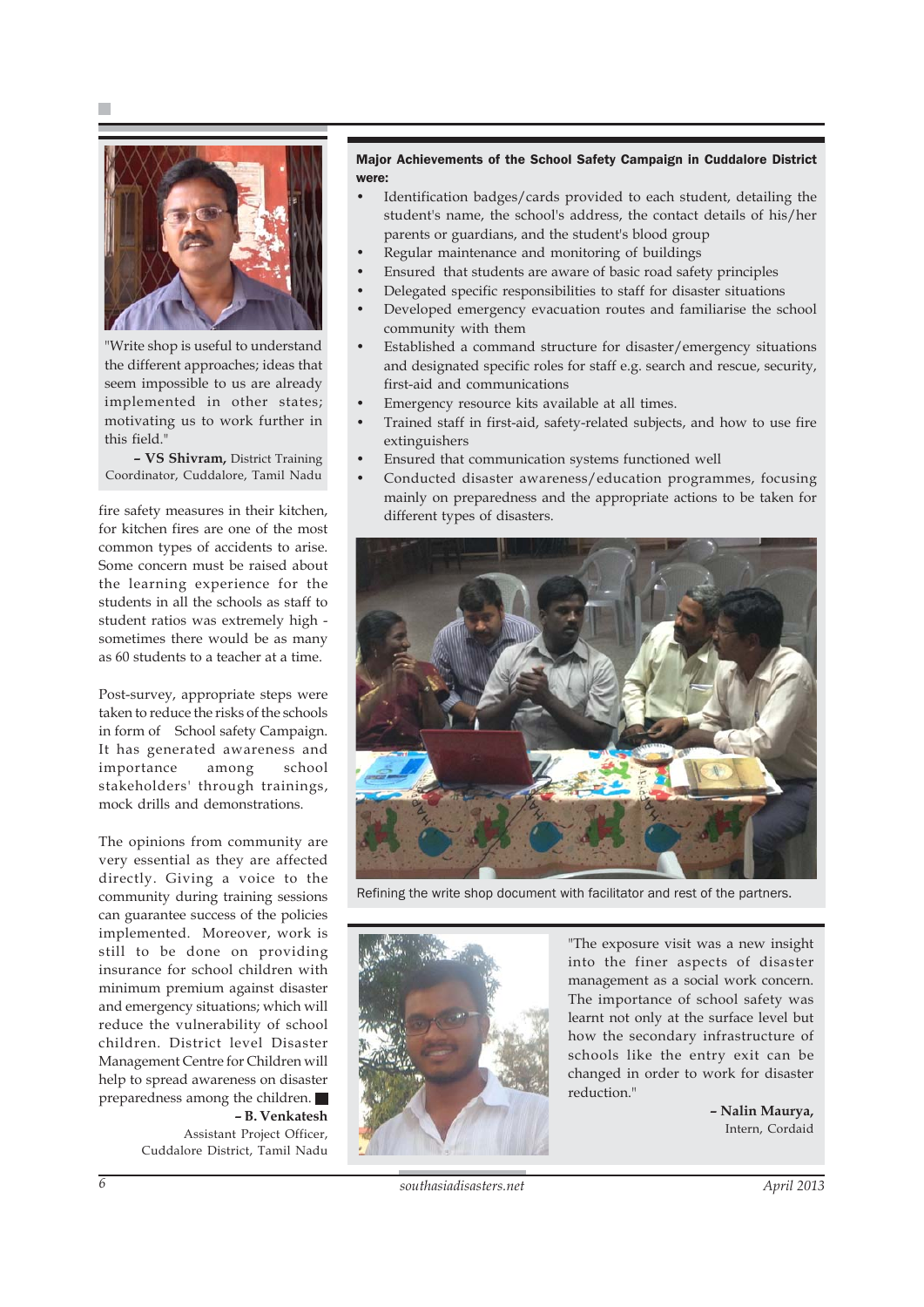EXPERIENCE SHARING

## Making Schools Safe in Tamil Nadu

Natural disasters are events that are neither wished away nore prevented. What actually makes these hazards turn into disasters is the vulnerability of the people and their means to livelihood.

Devastation due to natural disasters cause substantial losses in terms of lives, livestock, agriculture and infrastructures. When schools are damaged, learning opportunities are disrupted, and thus the quality of education drops. Recently Thane cyclone damaged several primary schools in Kongampattu and Sorappur villages. Such events are a major concern for the future of school children which will also determine the future of India.

#### Process Adopted in School Safety Initiative:

The process adopted was successful in creating awareness among the school children; in the aspect of school safety and preparedness measures among poor and the most vulnerable children. 60 schools were selected for Cuddalore district from Cuddalore, Kurinjipadi, Kumaratchi, Parangipettai and Punruti blocks while 15 schools were identified in and around Villupuram district of Kandamangalam and Koliyanur blocks. The process followed by Kalvi Kendra in School Safety Programme (shown in figure 2).

#### Motivation to Kalvi Kendra

Fire extinguishers were provided to the schools on their demands. Moreover, certificates were given to the teachers for their active contribution in school safety initiative; which motivated them to think and understand the needs and importance of school safety program. Such events raised expectation of more service delivery from Kalvi Kendra. In response to this



"Active participation of the members of panchayat is the major achievement of the write shop. They now understand the importance of disaster risk reduction and will reach a greater number of people by implementing policies".

**– Mr. S. Chinappan,** Executive Director of Kalvi Kendra, Tamil Nadu

### Process followed by Kalvi Kendra in School Safety Program

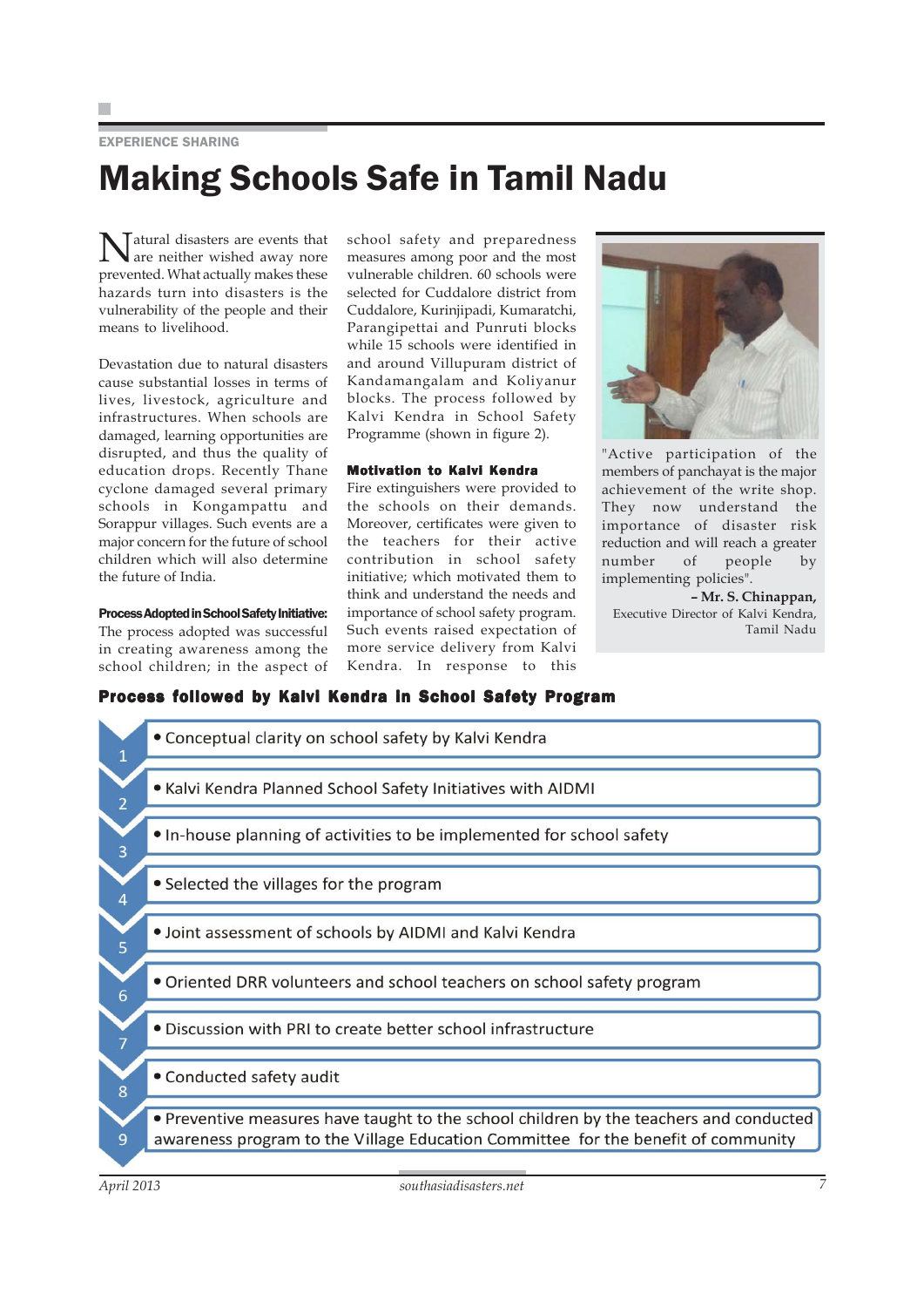

"Such write shops are very important to create awareness about school safety and its importance among teachers. Only if teachers are well informed can they protect and teach children".

**– Ms. D. Sumithra, Ms. S. Kalaivani Janci,** Teachers PUM School, Tamil Nadu

motivation, Kalvi Kendra with AIDMI trained teachers and 1131 students to use fire extinguishers; involved PRI leaders in structural works and equipped several students and teachers with safety measures. Kalvi Kendra organised more funds to continue their activity including a contribution of INR 4,000 from Sarva Shiksha Abhiyan (SSA) and; INR 11,000 from the Panchayat president for roof-repairing of a school. Moreover, volunteers of Kalvi Kendra play a major role in providing information related to dos and don'ts in an event of a disaster.

#### Major Learning

The learning was at three levels: community, government and



"Mock drills are a part of school safety program, increasing the awareness of the students and teachers; leading to a more aware community."

**– Gyan Singh,** Assistant Director at Directorate of Disaster Management Cell, Andaman and Nicobar Islands



Participants actively participating in the write shop and documenting the questionnaire in a group.

organisational level. At community level, the cooperation from the village education committee and Parents Teachers Association successfully enhanced the effectiveness of school safety programme. In addition, for communities to cooperate, the community must be educated on the importance of safety of children at school.

Kalvi Kendra realised that the involvement with government in the program will ensure the success of the program and will reach out to greater people. Lastly, at organisational level Kalvi Kendra's School safety program needs a process-oriented approach rather activity oriented; the activities must be planned in the beginning and should be laid out in a comprehensive fashion, so that results and the aims are clear. Furthermore, building staff capacity on school safety is crucial so as to implement such program effectively.

#### Way Ahead

To take the initiative of safer schools further it is essential to systematically plan and agree to the strategies that increase the efficiency; rather than taking an event based approach to make the process faster. Kalvi Kendra aims to focus on hazards related to health disasters which put children at risk.

In addition, Kalvi Kendra would like to facilitate school level disaster management plan and mockdrills in the schools and; replicate such programmes in schools of Cuddalore and Villupuram districts in Tamil Nadu.

Kalvi Kendra understands the importance of the school safety insurance for children and would spread awareness among various stakeholders and community. To take this further, it will work with the government to provide insurance to school children with minimal premium. **– S. Chinappan,** Executive Secretary of Kalvi Kendra,

Tamil Nadu



"Write Shop helped us to understand the importance of School Safety and DRR. Better policies and programs will be implemented and conducted to reduce risks."

**– D. Suresh, B.Radhakrishnan, J. Marruban,** Panchayat Presidents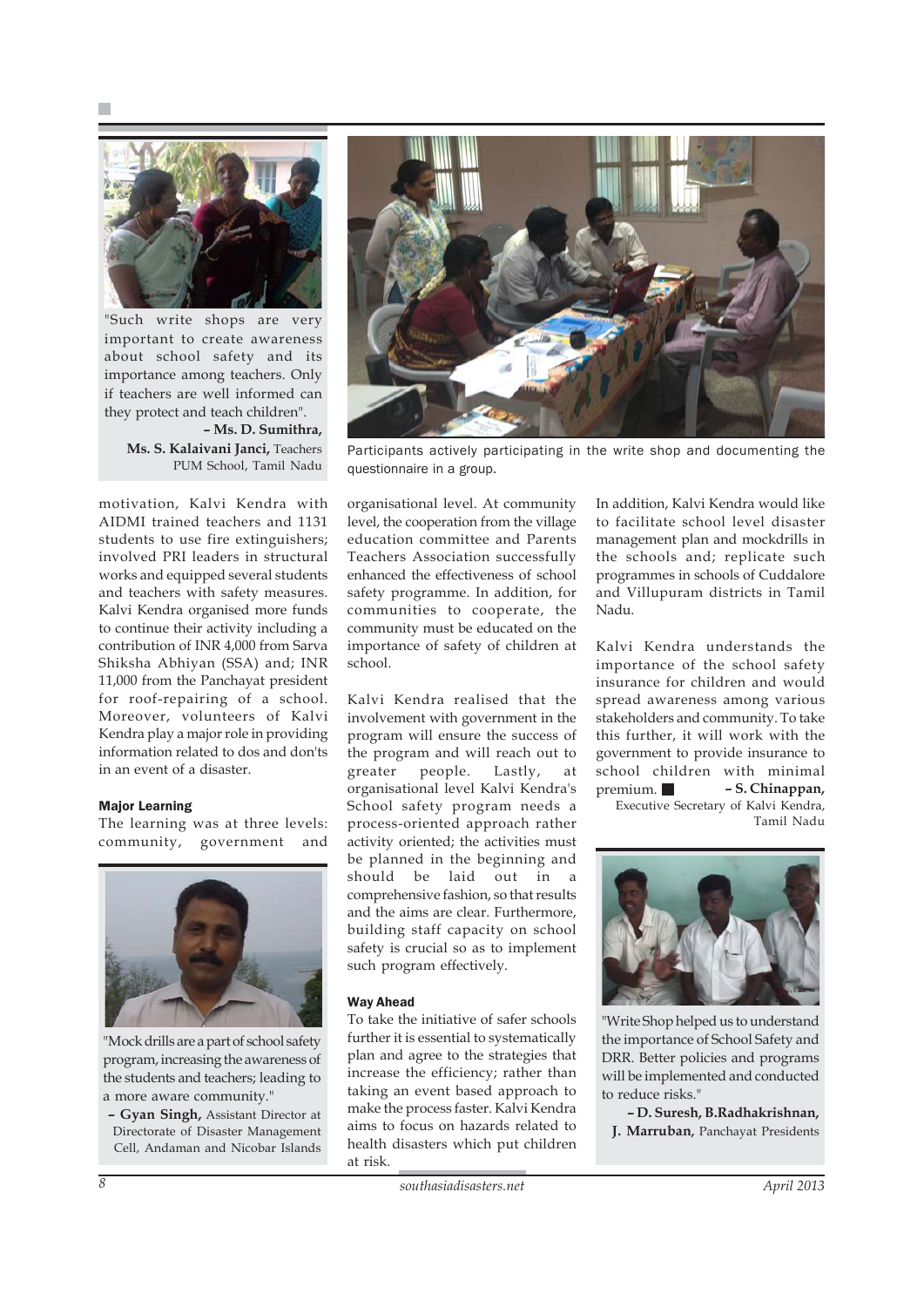#### EXPERIENCE SHARING

## Making Schools Safer in Andaman & Nicobar Islands

Devastation of any disaster<br>usually influence at the core and surrounding areas of the hazard. Besides the context, fact revealed that extremity of losses and damages seen at greater extent in the island due to its geo-physical vulnerability. Same was experienced in Andaman & Nicobar Islands in 2004 tsunami. The loses in terms of lives and assets were humungous; **1729 males and 1784 females dead, out of which 1177 were children, which stands 34% of total death, over 70 teachers dead, apart from that 600 children orphaned; high girl child drop out, and damages took place in 85 schools and 70 ICDS centers were partially damaged.** During tsunami rehabilitation phase, it was observed that children who were kept at temporary shelters of South & Little Andaman were psychologically traumatized; the post impacts of tsunami remained in the conscious or sub-conscious minds of small children, substantially reducing their concentration on education. WBVHA emphasized on trauma counseling of children as well as of adults through Joyful Learning Practices, in collaboration and facilitation of NIMHANS, Bangalore.

After rehabilitation phase, an initial risk analysis was undertaken by WBVHA in the community and schools. It was found that the safety of children was at stake. Thus, WBVHA initiated "SCHOOL SAFETY PROGRAM" since 2009 in the form of a child-led disaster risk reduction program at 10 tribal villages of Car Nicobar Island, in collaboration with district administration and tribal council.

#### Process Adopted in Schools Safety Program

WBVHA expanded its area of operation beyond South and Little Andaman, and ventured in Middle & North Andaman in 2009 with a comprehensive community managed disaster risk reduction where school

safety was a major component. The planned process was direct approach to school authorities for planned interventions like selection of schools, training of teachers, inform authorities, letter submission to the schools, awareness to the children, formation and training of task forces, supply of kits, displays of IEC and mock drills and regular monitoring in consultation with department of education and disaster management.

However, when a direct approach was made to the selected schools then only few of them permitted the authority to execute proposed intervention. Most of them demanded a written letter from the directorate of education for them to continue the work. Thus, the importance of school safety program and its planned activities were discussed with the director of education department to attain a consent letter that was issued to the selected schools for intervention.

For transferring appropriate and adequate knowledge and skills to the teachers, the expert organization, All India Disaster Mitigation Institute was approached for facilitating training of trainers of the teachers. The training successfully created a culture of preparedness among school teachers and students who now a pay special attention to safety.



"Similar write shops must be held where different organizations and institutions who work in different states of India are brought to a platform to share their learning and experiences".

**– Mr. Kamal Adhikary,** Program Coordinator at WBVHA, Andaman & Nicobar Islands.

*April 2013 southasiadisasters.net 9*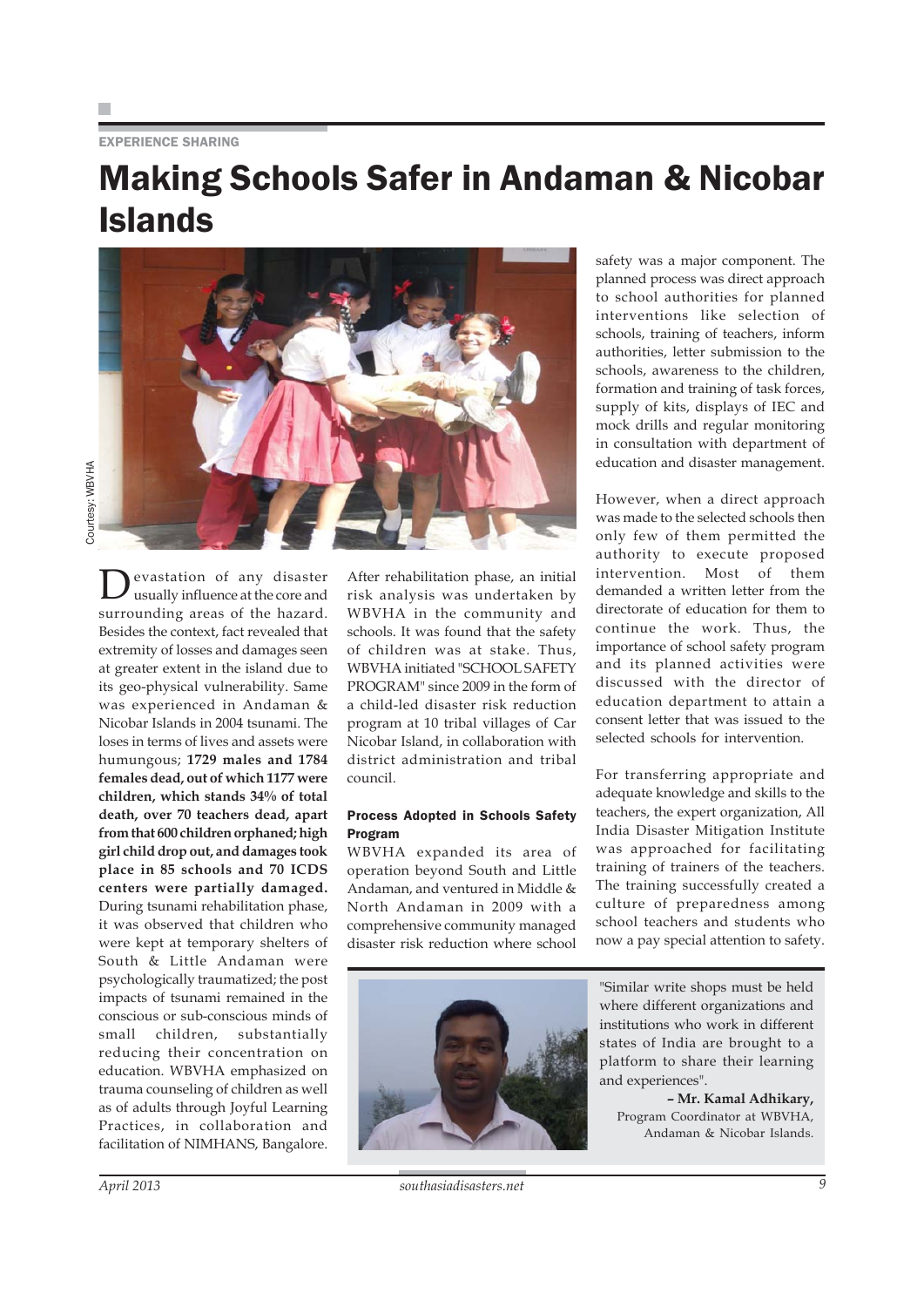54 teachers were trained on school safety as a trainer (ToT); with refresher training after one year. This will help the ANI government and department of education to continue the activity without WBVHA's tutelage. To increase awareness among the community, school safety components were demonstrated during Island Tourism Festival.

#### Motivation to WBVHA

The knowledge and skills that were transferred and translated had excelled in ownership and sustainability. WBVHA implemented school safety interventions in selected 32 schools in collaboration with department of education and State Disaster Management Authority under Directorate of Disaster Management. With the joint partners, WBVHA made efforts to launch "National School Safety Program (NSSP)" in A&N Islands as a demonstration project under National Disaster Management Authority to cover all 400 schools of the islands. WBVHA was approached as a Partner Resource agency under the same. In addition, School level programs will always be jointly carried out with the Directorate of



"Write shops give an opportunity to field workers to put their experiences on paper".

**– Ashok Kumar Sharma,** Director of Disaster Management, Andaman and Nicobar Administration

Disaster Management and Education under NSSP; which will increase its reach.

#### Way Ahead

Andaman and Nicobar Islands are very vulnerable in terms of potential hazards throughout the year. Therefore, School Children Insurance coverage of accident and death was explored with Directorate of Education and insurance company, but could not be achieved because as

per the government norms under the right to education. No monetary pressure can be created for children or parents. Thus, it must be the states' decision to allocate funds from the government resources for the same. The governmental intervention in such projects will sustain a greater sense of ownership within the institutions such as schools, education department through mainstreaming process. Moreover, linkages with non-governmental and governmental bodies will increase its reach.

 At organizational level, building concrete plans with clear results, activities and roles with various other organizations will help to measure and increase the effectiveness of the program. Furthermore, core competencies and skills needs to be honed for working with government and other stakeholders in a collaborative approach. Lastly, being the resource agency for NSSP, we will continue to implement and monitor the planned intervention at all 400 schools of Andaman and Nicobar Islands.

> **– Kamal Adhikary** *and* **Arup Chakraborty,** WBVHA

#### EXPERIENCE SHARING

## School Safety Campaign in Coastal India: Achievements and Opportunities

 $\sum$  ackground<br>
Unsafe schools are a reality. With the spread of education, more and more children go to schools that are vulnerable to both natural and manmade disasters such as fire hazards, earthquake and cyclones among many others. Each time a disaster occurs, masses of children are excluded from schools and many never return. Past experiences and available evidence shows that education sector was hardest hit along with other sectors in the event

of a disaster. The quality of education is affected as the learning environment gets distorted as access to schools becomes limited due to shelters occupancy or collapsed school building. AIDMI and many such organisations are working to build capacity, reduce risks and vulnerability and therefore making safer schools for years, which led to launch of National School Safety Program (NSSP) by National Institute of Disaster Management for which AIDMI is one of the core members.

#### Process Adopted

With the lead role played by AIDMI, the school safety programme received support from local NGOs and government authorities. The main objective of the programme was to continue the campaign across India especially in the coastal area with a major focus on the poor areas and community. Its main role was to facilitate the local partners on execution of the school safety activity by helping them to draft work plan and by strengthening or developing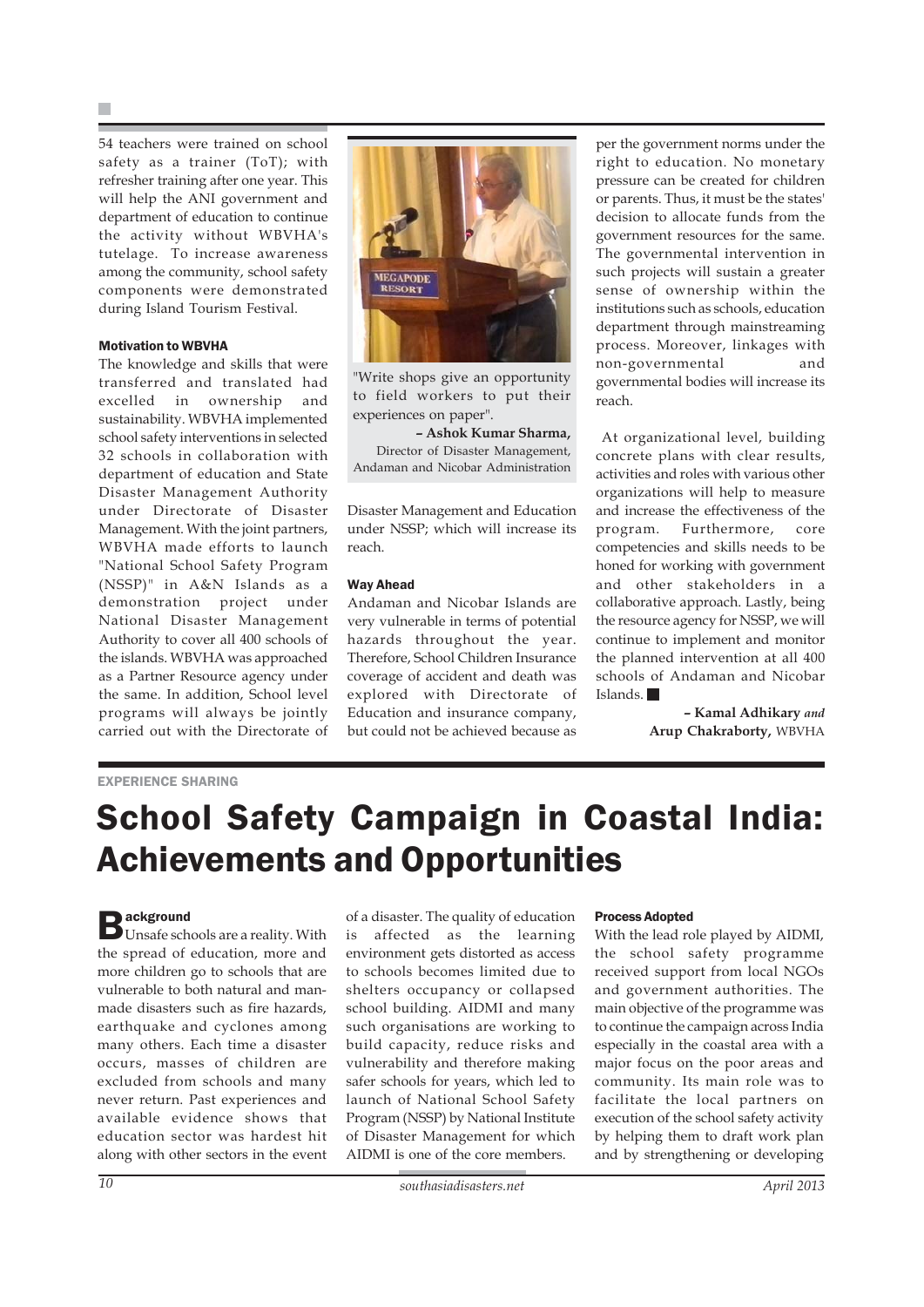partnership with local authorities for effective and timely execution.

In order to carry out a systematic training, AIDMI with its local partners undertook a critical appraisal to ensure that the occupational health and safety standards fully satisfy the legal requirements; a school safety audit was carried out by the local partners in various parts of India. The planned process would have covered 600 schools that will reach to 75,000 students; however in reality we covered 608 schools. The findings of the audit can be crucial for schools and local agencies that are involved in the field of education and disaster risk reduction; and will be useful for agencies that design and implement schools based DRR programs. Many schools covered in the project were urged to revise their school disaster management plan and provided 15 Thane cyclone affected schools with fire extinguishers and first aid kits.

#### Major Achievements

608 schools were included in the school safety audit across 5 Indian states where the project reached to 3,741 teachers and 1,53,210 students. Several schools and students realised the importance of such campaigns and promoted it. Initiatives and approaches of AIDMI for the execution of project activities has been well accepted by government at various levels such as at local level with Block Resource Teachers Educators and School teachers of 93 schools in Tamil Nadu and with state government in Andaman and Nicobar Islands. Moreover, the education Department of Cuddalore, Tamil Nadu requested AIDMI to set up Disaster Management Centre for Children in Cuddalore which will be governed by District Administration of Cuddalore. Such actions are highly important for the poor and vulnerable schools, in context with climate change for coastal community in India.

AIDMI is one of the committee members of National School Safety



Oriented school student operating fire extinguisher at government higher secondary school at Arsamangalam, Villupuram, Tamil Nadu.

Programme (NSSP) and has continuously been contributing for the training module, which will be used by National Disaster Management Authority. WBVHA became technical support of Andaman & Nicobar State Disaster Management Authority to implement National School Safety Programme in 400 schools of Andaman & Nicobar Islands. Many schools in Andaman and Nicobar Islands have their school level task forces functional and do school based DRR activities regularly. Programs under NSSP have had greater impacts on states like Assam where entire state has been covered under the school safety on demand of Assam State Disaster Management Authority.

Training of Trainers (ToTs) was carried out in different parts of India including Gujarat, Andaman & Nicobar Islands, Tamil Nadu and

*AIDMI has covered 608 schools in the school safety audit across 5 Indian states where it reached to 3,741 teachers and 1,53,210 students.*

Maharashtra. Post trainings, several schools have prepared/ revised their school disaster management plans. 8 trainings of trainers were carried only while only 2 were proposed.

#### Way Ahead

AIDMI will strengthen the partnership with its local partners for execution of project activities in different parts of India. AIDMI will continue to assist them in preparing work plans, concept notes for actions on their part. Local partner Kalvi Kendra has invited AIDMI to work in more schools of Villupuram and Cuddalore district to provide mitigation measures, training and to build a school level taskforce. In addition, AIDMI has been invited by the District Administration of Cuddalore to set up Disaster Management Centre for Children and to cover entire district under school safety campaign. District Administration of Cuddalore and Villupuram made demands to provide students' safety insurance policy in the schools of entire districts. Andaman & Nicobar State Administration plans to execute more preparedness activities in the state with technical support of AIDMI.

**– Sanchit Oza** All India Disaster Mitigation Institute